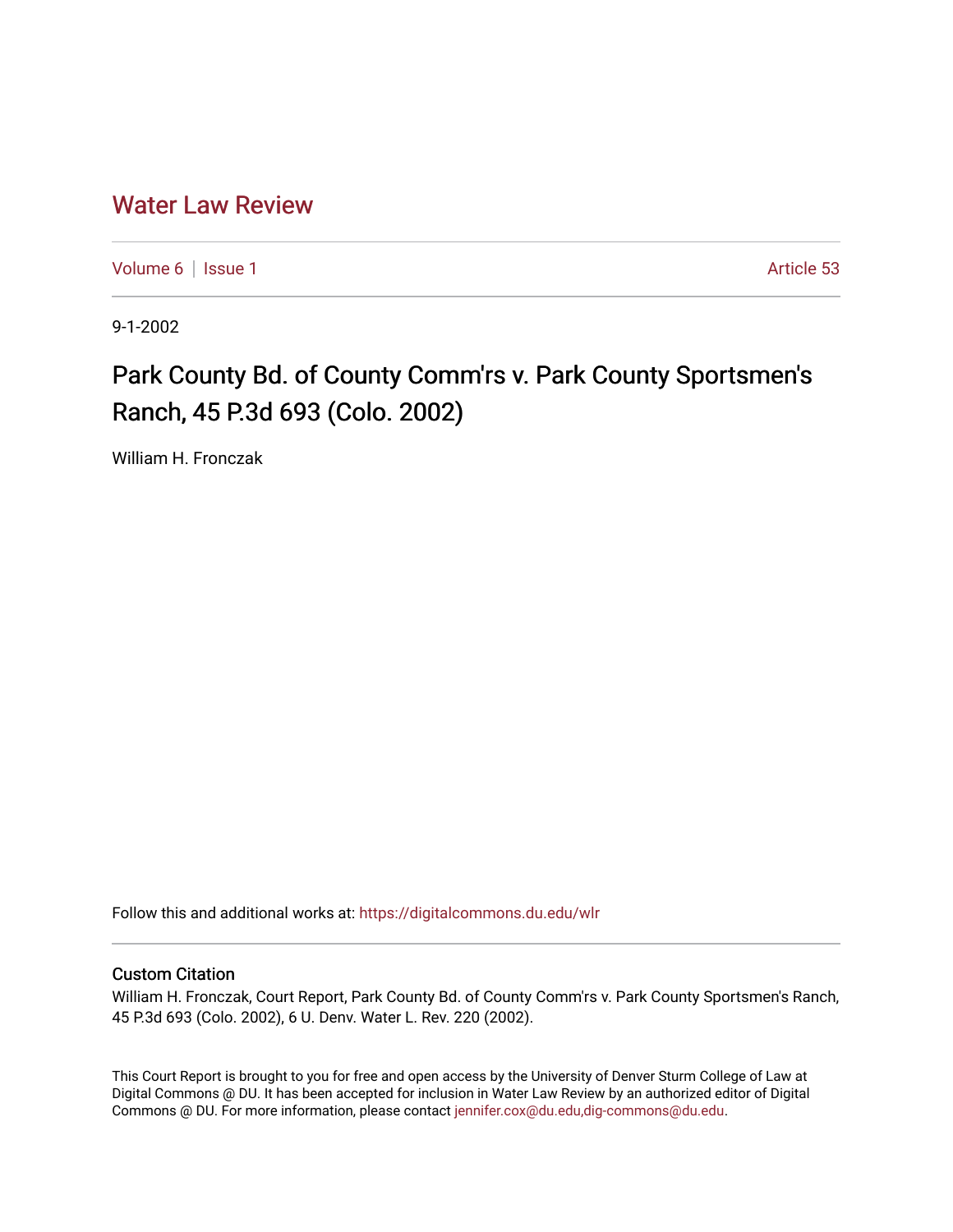court decided that the stipulation initially agreed to by Thornton on the suitability of the Plan did not preclude the water court from reconsidering this injury.

*William* H. *Fronczak*

**Park County Bd. of County Comm'rs v. Park County Sportsmen's Ranch, 45 P.3d 693 (Colo. 2002) (holding proposal to artificially** recharge ground water aquifers that underlie various landowners property would not result in a trespass claim, require consent, or require condemnation with compensation to the landowners).

Park County Sportsman's Ranch ("PCSR") filed an application for a conditional water right, plan for augmentation and exchange ("applications") involving the extraction and subsequent recharge of water into the South Park formation for augmentation, storage and beneficial uses with District Court, Water Division 1. Park County Board of County Commissioners, James B. Gardner, and Amanda Woodbury ("Landowners") in Park County objected to the PCSR applications and also filed for declaratory judgment relief in Park County District Court claiming that the placement of water in storage above or below the surface of their land absent their consent constituted a trespass pursuant to the cujus doctrine-to whomever the soil belongs, he owns also to the sky and the depths. The water court received the declaratory judgment motion from the district court vis-à-vis a change of venue and denied the action. The water court stated that the landowners had not alleged that PCSR's proposal invaded or compromised the use, benefit, or enjoyment of their properties in any way. Furthermore, the water court determined that recharge activities involving the movement of ground water underlying the landowner's property did not constitute a trespass and that PCSR was not required to obtain consent from the landowners or condemnation and payment of compensation. Upon request from the landowners, the water court ruled in favor of PSCR and the landowners appealed that ruling to the Colorado Supreme Court on the issues of whether: (1) the appeal was not rendered moot by subsequent decision of water court denying PCSR's application for a conditional decree; (2) the landowners have a property right under the cujus doctrine to require that PCSR obtain their consent before recharging aquifer; and (3) PCSR is required under the Colorado Constitution or state statutes to seek consent of landowners or pay landowners just compensation.

The court initially determined the action on appeal was not moot because resolution of property issues affecting water rights are proper for the water court to determine, and PCSR's applications were predicated upon resolution of these issues.

Regarding the landowners' trespass claim, the court determined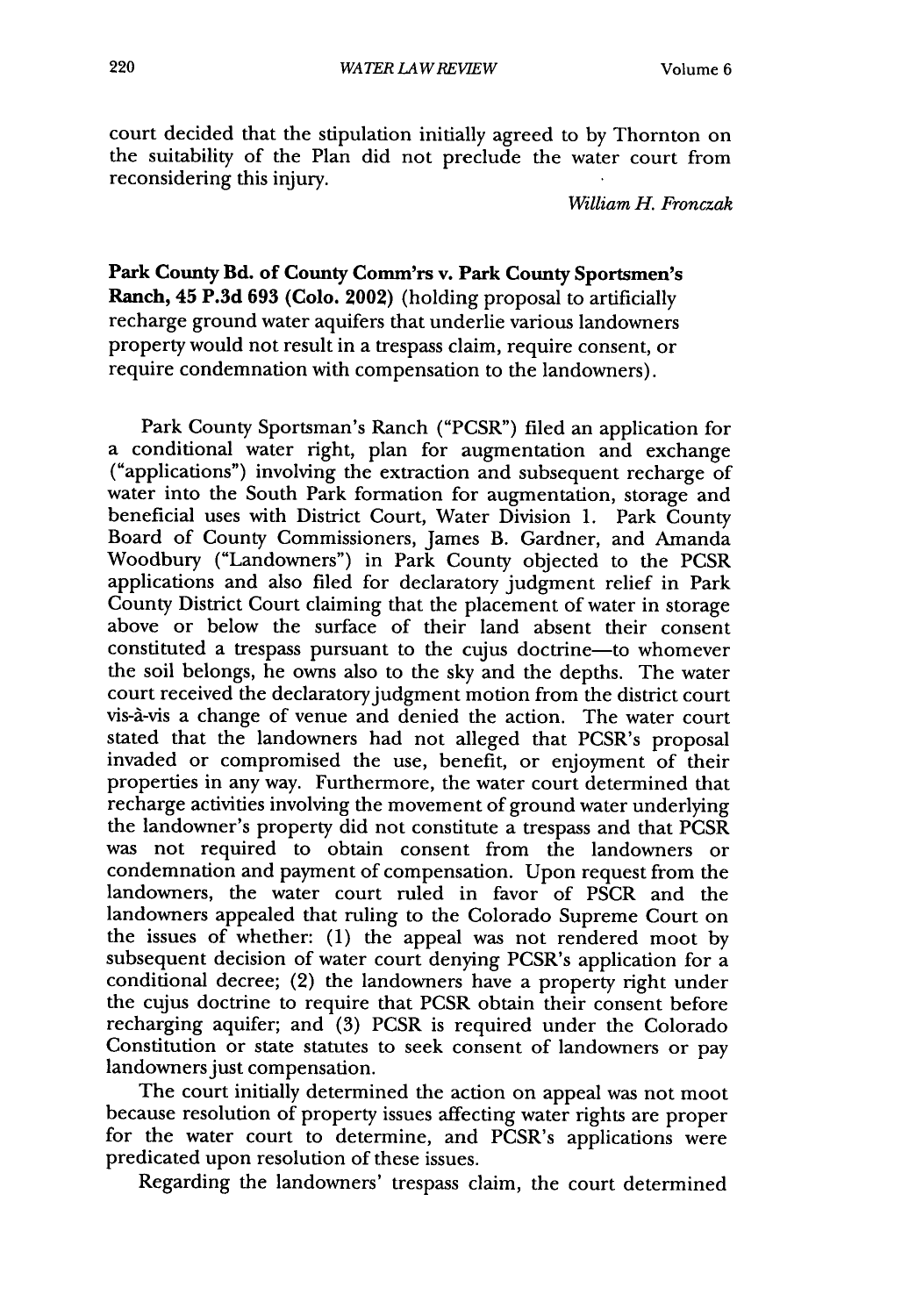that they did not have absolute ownership of everything below the surface of their properties. It further found that water, surface and ground, in Colorado is a public resource and holders of decreed water rights have the right to pass the appropriated water through natural surface and subsurface drainages.

Contemplating, the conjunctive use projects, the court determined that these types of projects were water projects that utilize the natural water bearing formations and that the General Assembly, in authorizing the use of aquifers in the storage of artificially recharged water pursuant to a decreed conjunctive use project, supplanted the landowner's common-law property ownership theory (the cujus doctrine). The court determined that Colorado statutes encouraged the issuance of conditional decrees for water in underground aquifers artificially recharged, if the applicant can and will lawfully capture, possess and control water for beneficial use, which it then artificially recharges into the aquifer. This determination is predicated upon the finding that the decree will not cause injury to senior appropriators.

The court then analyzed the relationship between water use rights and land use rights. It recognized that Colorado, since its inception, has abandoned the common law theory of ground water belonging to the overlying landowner. The court determined surface water and ground water are public resources, that the right to use water also includes the right to cross the lands of others to place the water to use, and that natural water bearing formations can be utilized to transport and retain water. The court also determined that surface landowners do not have the right to claim as property rights, surface water, ground water, the use rights thereto, or the water bearing capacity of natural formations. Then, the court concluded by rejecting the landowners' claim that the cujus doctrine provides them with a property right requiring consent for artificial recharge and storage of water in aquifers that extend through their land. Furthermore, the court concluded that within Colorado water is not a mineral and therefore the laws of minerals and property ownership are inapplicable to water and water rights.

Finally, the court rejected the landowners' claim that the Colorado constitution and statutes require condemnation with compensation before an applicant could obtain a right to store water in the aquifers underlying their lands. The court concluded that condemnation with compensation was only applicable for reservoirs or storage artificially constructed on or in land. The court also concluded that reservoirs in this context refer to damming water, not water artificially recharged into an aquifer. Finally, the court concluded that allowing property owners to control who may store water in natural formations, or charging water right holders for easements to occupy natural water bearing formations would upset Colorado's historical balance between water use rights and land use rights. However, the court noted that the use of natural water bearing formations (either surface or ground) does not allow a water user to alter the natural drainage pattern,